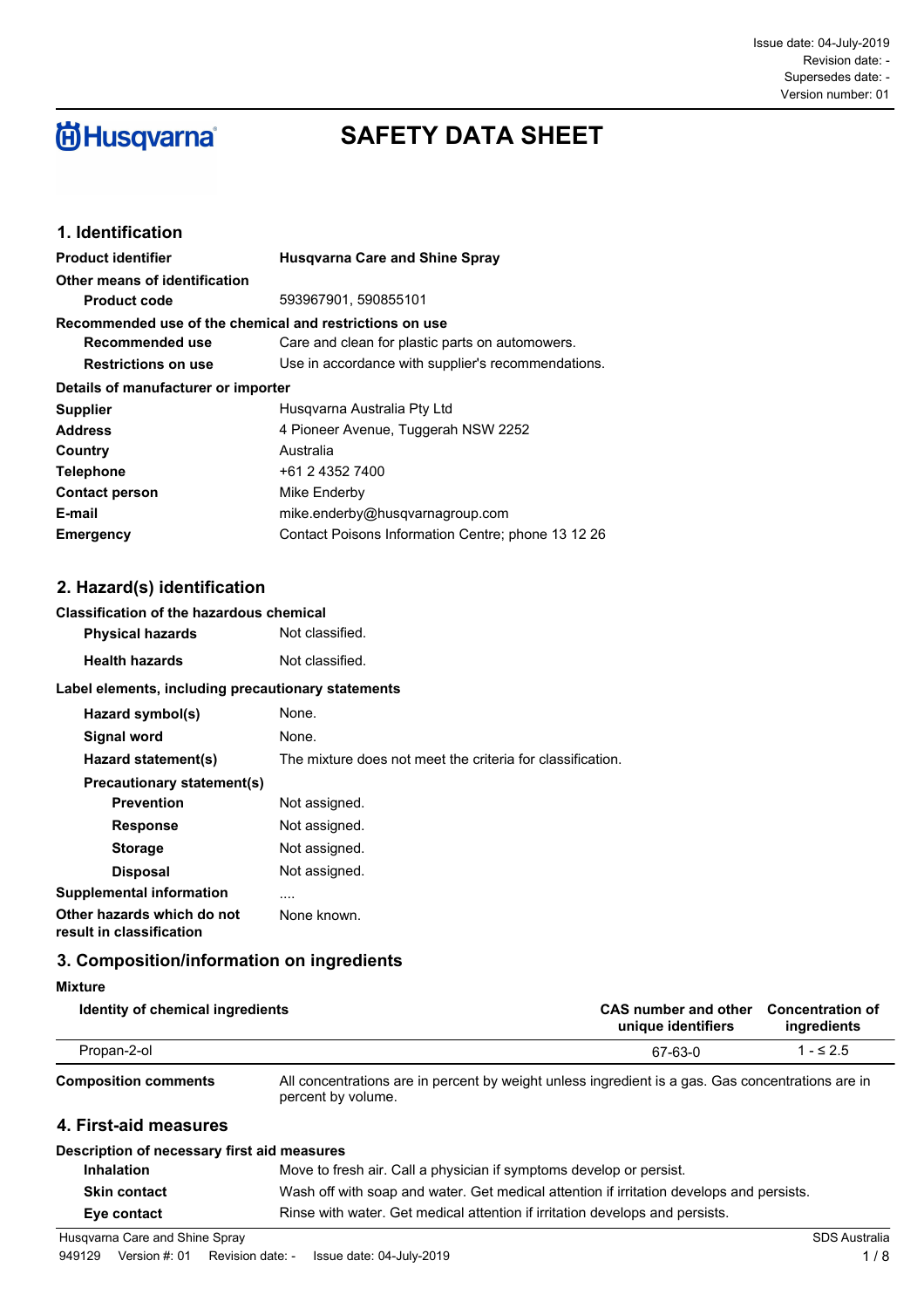| Ingestion                                         | Rinse mouth. Get medical attention if symptoms occur.                                                               |
|---------------------------------------------------|---------------------------------------------------------------------------------------------------------------------|
| Personal protection for first-aid<br>responders   | Ensure that medical personnel are aware of the material(s) involved, and take precautions to<br>protect themselves. |
| Symptoms caused by exposure                       | Direct contact with eyes may cause temporary irritation.                                                            |
| <b>Medical attention and special</b><br>treatment | Provide general supportive measures and treat symptomatically.                                                      |
| 5. Fire-fighting measures                         |                                                                                                                     |
| <b>Extinguishing media</b>                        |                                                                                                                     |

#### **Suitable extinguishing** Water fog. Alcohol-resistant foam. Dry chemical powder. Carbon dioxide (CO2). **media Unsuitable extinguishing** Do not use water jet as an extinguisher, as this will spread the fire. **media** The product is combustible, and heating may generate vapours which may form explosive vapour/air mixtures. During fire, gases hazardous to health may be formed. **Specific hazards arising from the chemical** Self-contained breathing apparatus and full protective clothing must be worn in case of fire. Selection of respiratory protection for firefighting: follow the general fire precautions indicated in the workplace. **Special protective equipment and precautions for fire fighters** Move containers from fire area if you can do so without risk. Use water spray to cool unopened containers. Cool containers exposed to flames with water until well after the fire is out. In case of fire and/or explosion do not breathe fumes. **Fire fighting equipment/instructions Hazchem code** None. General fire hazards **Combustible liquid. Specific methods** Use standard firefighting procedures and consider the hazards of other involved materials.

#### **6. Accidental release measures**

#### **Personal precautions, protective equipment and emergency procedures**

| For non-emergency<br>personnel                                  | Eliminate all ignition sources (no smoking, flares, sparks, or flames in immediate area). In case of<br>spills, beware of slippery floors and surfaces. Avoid contact with skin and eyes. Keep unnecessary<br>personnel away. Keep people away from and upwind of spill/leak. Wear appropriate protective<br>equipment and clothing during clean-up. Ensure adequate ventilation. Local authorities should be<br>advised if significant spillages cannot be contained. For personal protection, see section 8 of the<br>SDS. |
|-----------------------------------------------------------------|------------------------------------------------------------------------------------------------------------------------------------------------------------------------------------------------------------------------------------------------------------------------------------------------------------------------------------------------------------------------------------------------------------------------------------------------------------------------------------------------------------------------------|
| For emergency responders                                        | Keep unnecessary personnel away. Wear protective clothing as described in Section 8 of this<br>safety data sheet. Wear appropriate protective equipment and clothing during clean-up.                                                                                                                                                                                                                                                                                                                                        |
| <b>Environmental precautions</b>                                | Prevent further leakage or spillage if safe to do so. Environmental manager must be informed of all<br>major releases. Avoid discharge into drains, water courses or onto the ground.                                                                                                                                                                                                                                                                                                                                        |
| <b>Methods and materials for</b><br>containment and cleaning up | Eliminate all ignition sources (no smoking, flares, sparks, or flames in immediate area). Keep<br>combustibles (wood, paper, oil etc) away from spilled material. This product is miscible in water.                                                                                                                                                                                                                                                                                                                         |
|                                                                 | Large Spills: Stop the flow of material, if this is without risk. Dike the spilled material, where this is<br>possible. Use a non-combustible material like vermiculite, sand or earth to soak up the product<br>and place into a container for later disposal. Following product recovery, flush area with water.                                                                                                                                                                                                           |
|                                                                 | Small Spills: Absorb with earth, sand or other non-combustible material and transfer to containers<br>for later disposal. Clean surface thoroughly to remove residual contamination.                                                                                                                                                                                                                                                                                                                                         |
|                                                                 | Never return spills to original containers for re-use. For waste disposal, see section 13 of the SDS.                                                                                                                                                                                                                                                                                                                                                                                                                        |
| Other issues relating to spills<br>and releases                 | Clean up in accordance with all applicable regulations.                                                                                                                                                                                                                                                                                                                                                                                                                                                                      |
| 7. Handling and storage                                         |                                                                                                                                                                                                                                                                                                                                                                                                                                                                                                                              |
| <b>Precautions for safe handling</b>                            | Use only in well-ventilated areas. Wash contaminated clothing before reuse. Do not eat, drink or<br>smoke when using the product. When using do not smoke. Keep away from open flames, hot<br>surfaces and sources of ignition. Wear appropriate personal protective equipment. Observe good<br>industrial hygiene practices.                                                                                                                                                                                                |
| Conditions for safe storage,<br>including any incompatibilities | Keep away from heat, sparks and open flame. Store in a cool, dry place out of direct sunlight.<br>Store in original tightly closed container. Store in a well-ventilated place. Keep in an area equipped<br>with sprinklers. Store away from incompatible materials (see section 10 of the SDS).                                                                                                                                                                                                                             |

### **8. Exposure controls and personal protection**

**Control parameters** Follow standard monitoring procedures.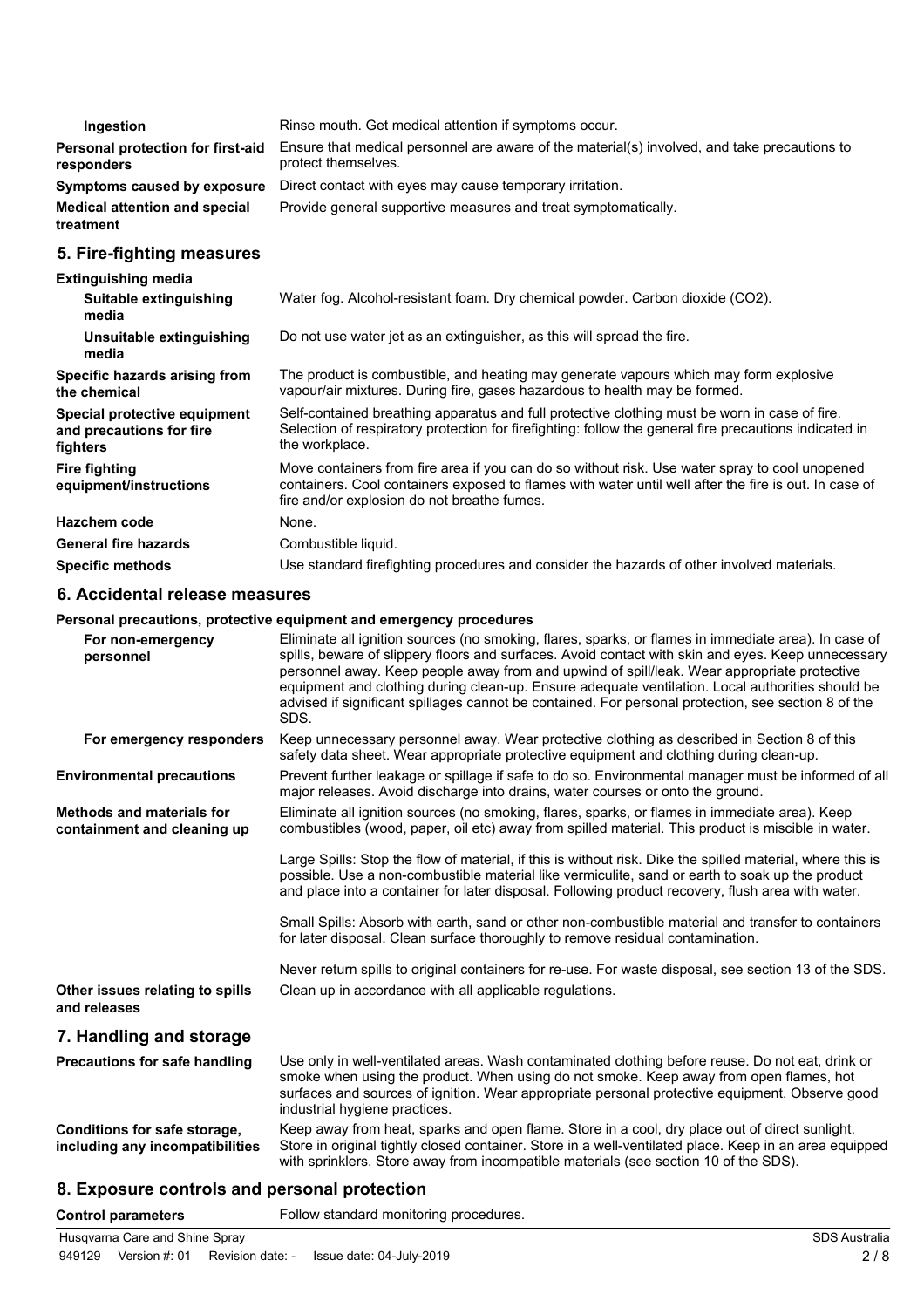### **Occupational exposure limits**

| <b>Components</b>                                                                       | <b>Type</b>                                         |                                                                                                                                                                                                                                                                                                                                                                    |                 | Australia. National Workplace OELs (Workplace Exposure Standards for Airborne Contaminants, Appendix A)<br><b>Value</b>  |  |
|-----------------------------------------------------------------------------------------|-----------------------------------------------------|--------------------------------------------------------------------------------------------------------------------------------------------------------------------------------------------------------------------------------------------------------------------------------------------------------------------------------------------------------------------|-----------------|--------------------------------------------------------------------------------------------------------------------------|--|
| Propan-2-ol (CAS 67-63-0)                                                               | <b>STEL</b>                                         |                                                                                                                                                                                                                                                                                                                                                                    |                 | 1230 mg/m3                                                                                                               |  |
|                                                                                         |                                                     |                                                                                                                                                                                                                                                                                                                                                                    |                 | 500 ppm                                                                                                                  |  |
|                                                                                         | <b>TWA</b>                                          |                                                                                                                                                                                                                                                                                                                                                                    |                 | 983 mg/m3                                                                                                                |  |
|                                                                                         |                                                     |                                                                                                                                                                                                                                                                                                                                                                    |                 | 400 ppm                                                                                                                  |  |
| Environment)                                                                            |                                                     |                                                                                                                                                                                                                                                                                                                                                                    |                 | Australia. OELs. (Adopted National Exposure Standards for Atmospheric Contaminants in the Occupational                   |  |
| <b>Components</b>                                                                       | <b>Type</b>                                         |                                                                                                                                                                                                                                                                                                                                                                    |                 | Value                                                                                                                    |  |
| Propan-2-ol (CAS 67-63-0)                                                               | <b>STEL</b>                                         |                                                                                                                                                                                                                                                                                                                                                                    |                 | 1230 mg/m3                                                                                                               |  |
|                                                                                         |                                                     |                                                                                                                                                                                                                                                                                                                                                                    |                 | 500 ppm                                                                                                                  |  |
|                                                                                         | <b>TWA</b>                                          |                                                                                                                                                                                                                                                                                                                                                                    |                 | 983 mg/m3                                                                                                                |  |
|                                                                                         |                                                     |                                                                                                                                                                                                                                                                                                                                                                    |                 | 400 ppm                                                                                                                  |  |
| <b>US. ACGIH Threshold Limit Values</b>                                                 |                                                     |                                                                                                                                                                                                                                                                                                                                                                    |                 |                                                                                                                          |  |
| <b>Components</b>                                                                       | <b>Type</b>                                         |                                                                                                                                                                                                                                                                                                                                                                    |                 | Value                                                                                                                    |  |
| Propan-2-ol (CAS 67-63-0)                                                               | <b>STEL</b>                                         |                                                                                                                                                                                                                                                                                                                                                                    |                 | 400 ppm                                                                                                                  |  |
|                                                                                         | <b>TWA</b>                                          |                                                                                                                                                                                                                                                                                                                                                                    |                 | 200 ppm                                                                                                                  |  |
| UK. EH40 Workplace Exposure Limits (WELs)                                               |                                                     |                                                                                                                                                                                                                                                                                                                                                                    |                 |                                                                                                                          |  |
| <b>Components</b>                                                                       | <b>Type</b>                                         |                                                                                                                                                                                                                                                                                                                                                                    |                 | Value                                                                                                                    |  |
| Propan-2-ol (CAS 67-63-0)                                                               | <b>STEL</b>                                         |                                                                                                                                                                                                                                                                                                                                                                    |                 | 1250 mg/m3                                                                                                               |  |
|                                                                                         |                                                     |                                                                                                                                                                                                                                                                                                                                                                    |                 | 500 ppm                                                                                                                  |  |
|                                                                                         | <b>TWA</b>                                          |                                                                                                                                                                                                                                                                                                                                                                    |                 | 999 mg/m3                                                                                                                |  |
|                                                                                         |                                                     |                                                                                                                                                                                                                                                                                                                                                                    |                 | 400 ppm                                                                                                                  |  |
| in the Work Area (DFG)<br><b>Components</b>                                             | <b>Type</b>                                         |                                                                                                                                                                                                                                                                                                                                                                    |                 | Germany. DFG MAK List (advisory OELs). Commission for the Investigation of Health Hazards of Chemical Compounds<br>Value |  |
| Propan-2-ol (CAS 67-63-0)                                                               | <b>TWA</b>                                          |                                                                                                                                                                                                                                                                                                                                                                    |                 | 500 mg/m3                                                                                                                |  |
|                                                                                         |                                                     |                                                                                                                                                                                                                                                                                                                                                                    |                 | 200 ppm                                                                                                                  |  |
|                                                                                         |                                                     |                                                                                                                                                                                                                                                                                                                                                                    |                 |                                                                                                                          |  |
| <b>Biological limit values</b><br>Germany. TRGS 903, BAT List (Biological Limit Values) |                                                     |                                                                                                                                                                                                                                                                                                                                                                    |                 |                                                                                                                          |  |
| <b>Components Value Determinant</b>                                                     |                                                     |                                                                                                                                                                                                                                                                                                                                                                    | Specimen        | <b>Sampling Time</b>                                                                                                     |  |
| Propan-2-ol (CAS 67-63-0) 25 mg/l                                                       |                                                     | <b>ACETON</b>                                                                                                                                                                                                                                                                                                                                                      | Urine           | $\star$                                                                                                                  |  |
|                                                                                         | 25 mg/l                                             | <b>ACETON</b>                                                                                                                                                                                                                                                                                                                                                      | <b>Blood</b>    |                                                                                                                          |  |
| * - For sampling details, please see the source document.                               |                                                     |                                                                                                                                                                                                                                                                                                                                                                    |                 |                                                                                                                          |  |
| <b>ACGIH Biological Exposure Indices</b>                                                |                                                     |                                                                                                                                                                                                                                                                                                                                                                    |                 |                                                                                                                          |  |
| <b>Components</b>                                                                       | Value                                               | <b>Determinant</b>                                                                                                                                                                                                                                                                                                                                                 | <b>Specimen</b> | <b>Sampling Time</b>                                                                                                     |  |
| Propan-2-ol (CAS 67-63-0) 40 mg/l                                                       |                                                     | Acetone                                                                                                                                                                                                                                                                                                                                                            | Urine           | $\star$                                                                                                                  |  |
| * - For sampling details, please see the source document.                               |                                                     |                                                                                                                                                                                                                                                                                                                                                                    |                 |                                                                                                                          |  |
| <b>Exposure guidelines</b>                                                              | No exposure standards allocated.                    |                                                                                                                                                                                                                                                                                                                                                                    |                 |                                                                                                                          |  |
| Appropriate engineering<br>controls                                                     |                                                     | Good general ventilation should be used. Ventilation rates should be matched to conditions. If<br>applicable, use process enclosures, local exhaust ventilation, or other engineering controls to<br>maintain airborne levels below recommended exposure limits. If exposure limits have not been<br>established, maintain airborne levels to an acceptable level. |                 |                                                                                                                          |  |
| Individual protection measures, for example personal protective equipment (PPE)         |                                                     |                                                                                                                                                                                                                                                                                                                                                                    |                 |                                                                                                                          |  |
| <b>Eye/face protection</b>                                                              | Wear safety glasses with side shields (or goggles). |                                                                                                                                                                                                                                                                                                                                                                    |                 |                                                                                                                          |  |
|                                                                                         |                                                     |                                                                                                                                                                                                                                                                                                                                                                    |                 |                                                                                                                          |  |
| <b>Skin protection</b>                                                                  |                                                     |                                                                                                                                                                                                                                                                                                                                                                    |                 |                                                                                                                          |  |
| <b>Hand protection</b>                                                                  |                                                     |                                                                                                                                                                                                                                                                                                                                                                    |                 | Not normally needed. Use appropriate skin cream to prevent drying of skin.                                               |  |

Husqvarna Care and Shine Spray SDS Australia Superior SDS Australia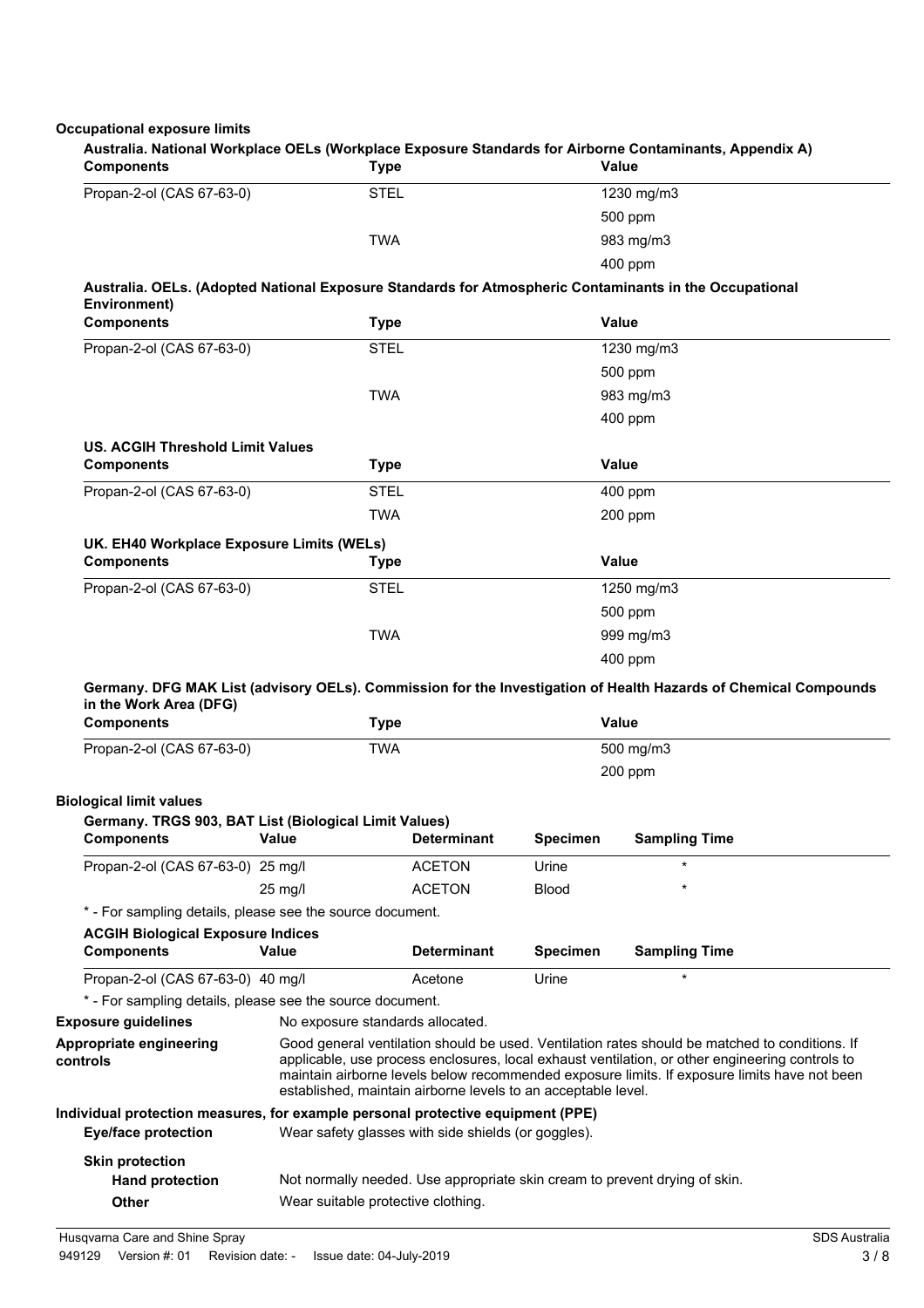| <b>Respiratory protection</b> | In case of insufficient ventilation, wear suitable respiratory equipment.                                                                                                                                                                                                                                                             |
|-------------------------------|---------------------------------------------------------------------------------------------------------------------------------------------------------------------------------------------------------------------------------------------------------------------------------------------------------------------------------------|
| <b>Thermal hazards</b>        | Wear appropriate thermal protective clothing, when necessary.                                                                                                                                                                                                                                                                         |
| <b>Hygiene measures</b>       | Always observe good personal hygiene measures, such as washing after handling the material<br>and before eating, drinking, and/or smoking. Routinely wash work clothing and protective<br>equipment to remove contaminants. When using, do not eat, drink or smoke. Private clothes and<br>working clothes should be kept separately. |

### **9. Physical and chemical properties**

| <b>Appearance</b>                                 |                                                                                                                                                                          |
|---------------------------------------------------|--------------------------------------------------------------------------------------------------------------------------------------------------------------------------|
| <b>Physical state</b>                             | Liquid.                                                                                                                                                                  |
| <b>Form</b>                                       | Liquid.                                                                                                                                                                  |
| Colour                                            | Colourless.                                                                                                                                                              |
| Odour                                             | Characteristic.                                                                                                                                                          |
| <b>Odour threshold</b>                            | Not determined.                                                                                                                                                          |
| pH                                                | 8.5 (20 °C) DIN 19268                                                                                                                                                    |
| <b>Melting point/freezing point</b>               | Not determined.                                                                                                                                                          |
| Initial boiling point and boiling<br>range        | 100 °C (212 °F)                                                                                                                                                          |
| <b>Flash point</b>                                | > 100.0 °C (> 212.0 °F) ISO 2719                                                                                                                                         |
| <b>Evaporation rate</b>                           | Not determined.                                                                                                                                                          |
| <b>Flammability (solid, gas)</b>                  | Not applicable.                                                                                                                                                          |
| Upper/lower flammability or explosive limits      |                                                                                                                                                                          |
| <b>Flammability limit - lower</b><br>(%)          | Not determined.                                                                                                                                                          |
| <b>Flammability limit - upper</b><br>(%)          | Not determined.                                                                                                                                                          |
| Vapour pressure                                   | 23 hPa (20 °C)                                                                                                                                                           |
| <b>Vapour density</b>                             | Not determined.                                                                                                                                                          |
| <b>Relative density</b>                           | Not available.                                                                                                                                                           |
| Solubility(ies)                                   |                                                                                                                                                                          |
| Solubility (water)                                | Miscible.                                                                                                                                                                |
| Solubility (other)                                | Not determined.                                                                                                                                                          |
| <b>Partition coefficient</b><br>(n-octanol/water) | Not available.                                                                                                                                                           |
| <b>Auto-ignition temperature</b>                  | Not available.                                                                                                                                                           |
| <b>Decomposition temperature</b>                  | Not determined.                                                                                                                                                          |
| <b>Viscosity</b>                                  | Not determined.                                                                                                                                                          |
| Other physical and chemical parameters            |                                                                                                                                                                          |
| <b>Bulk density</b>                               | Not applicable.                                                                                                                                                          |
| <b>Density</b>                                    | 1.00 g/cm3 (20 °C) DIN 51757                                                                                                                                             |
| <b>Explosive properties</b>                       | Not explosive.                                                                                                                                                           |
| <b>Oxidising properties</b>                       | Not oxidising.                                                                                                                                                           |
| 10. Stability and reactivity                      |                                                                                                                                                                          |
| Reactivity                                        | The product is stable and non-reactive under normal conditions of use, storage and transport.                                                                            |
| <b>Chemical stability</b>                         | Material is stable under normal conditions.                                                                                                                              |
| <b>Possibility of hazardous</b><br>reactions      | No dangerous reaction known under conditions of normal use.                                                                                                              |
| <b>Conditions to avoid</b>                        | Keep away from heat, hot surfaces, sparks, open flames and other ignition sources. Avoid<br>temperatures exceeding the flash point. Contact with incompatible materials. |

**Incompatible materials** Strong oxidising agents. **Hazardous decomposition** No hazardous decomposition products are known. **products**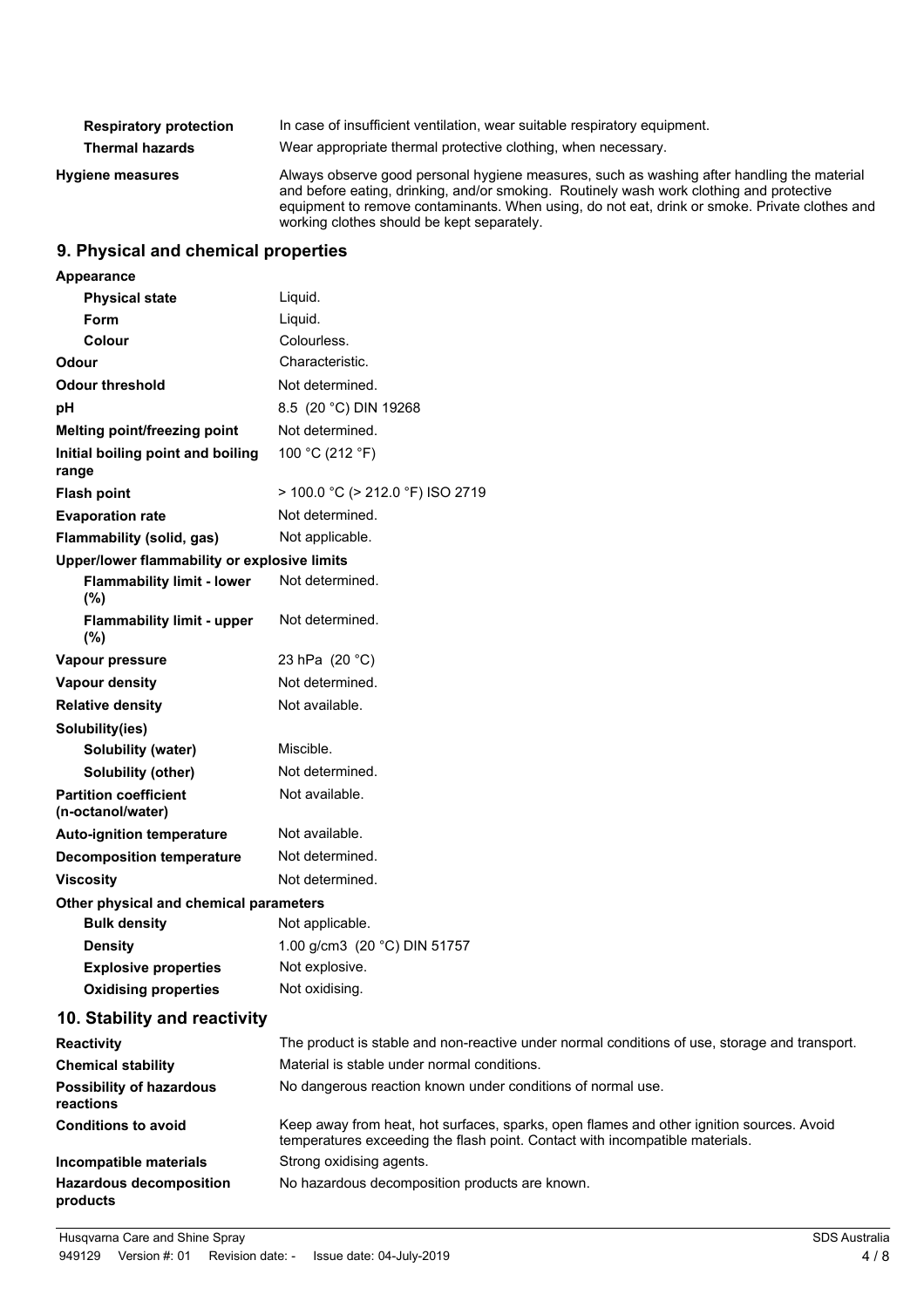## **11. Toxicological information**

### **Information on possible routes of exposure**

| <b>Inhalation</b>                                      | Vapours may cause drowsiness and dizziness. May cause allergy or asthma symptoms or<br>breathing difficulties if inhaled. Prolonged inhalation may be harmful. |                                                                                          |                                                                                                                                                                                                       |  |  |
|--------------------------------------------------------|----------------------------------------------------------------------------------------------------------------------------------------------------------------|------------------------------------------------------------------------------------------|-------------------------------------------------------------------------------------------------------------------------------------------------------------------------------------------------------|--|--|
| <b>Skin contact</b>                                    |                                                                                                                                                                | Prolonged skin contact may cause temporary irritation.                                   |                                                                                                                                                                                                       |  |  |
| Eye contact                                            |                                                                                                                                                                | Direct contact with eyes may cause temporary irritation.                                 |                                                                                                                                                                                                       |  |  |
| Ingestion                                              |                                                                                                                                                                | Expected to be a low ingestion hazard.                                                   |                                                                                                                                                                                                       |  |  |
| <b>Symptoms related to exposure</b>                    |                                                                                                                                                                | Direct contact with eyes may cause temporary irritation.                                 |                                                                                                                                                                                                       |  |  |
| <b>Acute toxicity</b>                                  | Not expected to be acutely toxic.                                                                                                                              |                                                                                          |                                                                                                                                                                                                       |  |  |
| <b>Components</b>                                      | <b>Species</b>                                                                                                                                                 |                                                                                          | <b>Test Results</b>                                                                                                                                                                                   |  |  |
| Propan-2-ol (CAS 67-63-0)                              |                                                                                                                                                                |                                                                                          |                                                                                                                                                                                                       |  |  |
| <b>Acute</b>                                           |                                                                                                                                                                |                                                                                          |                                                                                                                                                                                                       |  |  |
| <b>Dermal</b>                                          |                                                                                                                                                                |                                                                                          |                                                                                                                                                                                                       |  |  |
| LD50                                                   | Rabbit                                                                                                                                                         |                                                                                          | 12870 mg/kg                                                                                                                                                                                           |  |  |
| <b>Inhalation</b>                                      |                                                                                                                                                                |                                                                                          |                                                                                                                                                                                                       |  |  |
| Vapour                                                 |                                                                                                                                                                |                                                                                          |                                                                                                                                                                                                       |  |  |
| <b>LC50</b>                                            | Rat                                                                                                                                                            |                                                                                          | 72.6 mg/l, 4 hours                                                                                                                                                                                    |  |  |
| Oral                                                   |                                                                                                                                                                |                                                                                          |                                                                                                                                                                                                       |  |  |
| LD50                                                   | Rat                                                                                                                                                            |                                                                                          | 4710 mg/kg                                                                                                                                                                                            |  |  |
| <b>Skin corrosion/irritation</b>                       |                                                                                                                                                                | Prolonged skin contact may cause temporary irritation.                                   |                                                                                                                                                                                                       |  |  |
| Serious eye damage/irritation                          |                                                                                                                                                                | Direct contact with eyes may cause temporary irritation.                                 |                                                                                                                                                                                                       |  |  |
| <b>Respiratory or skin sensitisation</b>               |                                                                                                                                                                |                                                                                          |                                                                                                                                                                                                       |  |  |
| <b>Respiratory sensitisation</b>                       | Not a respiratory sensitiser.                                                                                                                                  |                                                                                          |                                                                                                                                                                                                       |  |  |
| <b>Skin sensitisation</b>                              |                                                                                                                                                                | This product is not expected to cause skin sensitisation.                                |                                                                                                                                                                                                       |  |  |
| Germ cell mutagenicity                                 | mutagenic or genotoxic.                                                                                                                                        | No data available to indicate product or any components present at greater than 0.1% are |                                                                                                                                                                                                       |  |  |
| Carcinogenicity                                        |                                                                                                                                                                | Not classifiable as to carcinogenicity to humans.                                        |                                                                                                                                                                                                       |  |  |
| <b>ACGIH Carcinogens</b>                               |                                                                                                                                                                |                                                                                          |                                                                                                                                                                                                       |  |  |
| Propan-2-ol (CAS 67-63-0)                              |                                                                                                                                                                | A4 Not classifiable as a human carcinogen.                                               |                                                                                                                                                                                                       |  |  |
| IARC Monographs. Overall Evaluation of Carcinogenicity |                                                                                                                                                                |                                                                                          |                                                                                                                                                                                                       |  |  |
| Propan-2-ol (CAS 67-63-0)                              |                                                                                                                                                                |                                                                                          | 3 Not classifiable as to carcinogenicity to humans.                                                                                                                                                   |  |  |
| <b>Reproductive toxicity</b>                           | This product is not expected to cause reproductive or developmental effects.                                                                                   |                                                                                          |                                                                                                                                                                                                       |  |  |
| Specific target organ toxicity -<br>single exposure    | Not classified.                                                                                                                                                |                                                                                          |                                                                                                                                                                                                       |  |  |
| Specific target organ toxicity -<br>repeated exposure  | Not classified.                                                                                                                                                |                                                                                          |                                                                                                                                                                                                       |  |  |
| <b>Aspiration hazard</b>                               | Not an aspiration hazard.                                                                                                                                      |                                                                                          |                                                                                                                                                                                                       |  |  |
| <b>Chronic effects</b>                                 |                                                                                                                                                                | Prolonged inhalation may be harmful.                                                     |                                                                                                                                                                                                       |  |  |
| 12. Ecological information                             |                                                                                                                                                                |                                                                                          |                                                                                                                                                                                                       |  |  |
| <b>Ecotoxicity</b>                                     |                                                                                                                                                                |                                                                                          | The product is not classified as environmentally hazardous. However, this does not exclude the<br>possibility that large or frequent spills can have a harmful or damaging effect on the environment. |  |  |
| <b>Components</b>                                      |                                                                                                                                                                | <b>Species</b>                                                                           | <b>Test Results</b>                                                                                                                                                                                   |  |  |
| Propan-2-ol (CAS 67-63-0)                              |                                                                                                                                                                |                                                                                          |                                                                                                                                                                                                       |  |  |
| <b>Aquatic</b>                                         |                                                                                                                                                                |                                                                                          |                                                                                                                                                                                                       |  |  |
| Acute                                                  |                                                                                                                                                                |                                                                                          |                                                                                                                                                                                                       |  |  |
| Crustacea                                              | LC50                                                                                                                                                           | Daphnia magna                                                                            | > 10000 mg/l, 24 hours                                                                                                                                                                                |  |  |
| Fish                                                   | LC50                                                                                                                                                           | Pimephales promelas                                                                      | 9640 mg/l, 96 hours                                                                                                                                                                                   |  |  |
| Chronic                                                |                                                                                                                                                                |                                                                                          |                                                                                                                                                                                                       |  |  |
| Crustacea                                              | <b>EC50</b>                                                                                                                                                    | Daphnia magna                                                                            | > 100 mg/l, 21 days                                                                                                                                                                                   |  |  |

EC50 Daphnia magna  $\ge$  100 mg/l, 21 days NOEC Daphnia magna 141 mg/l, 16 days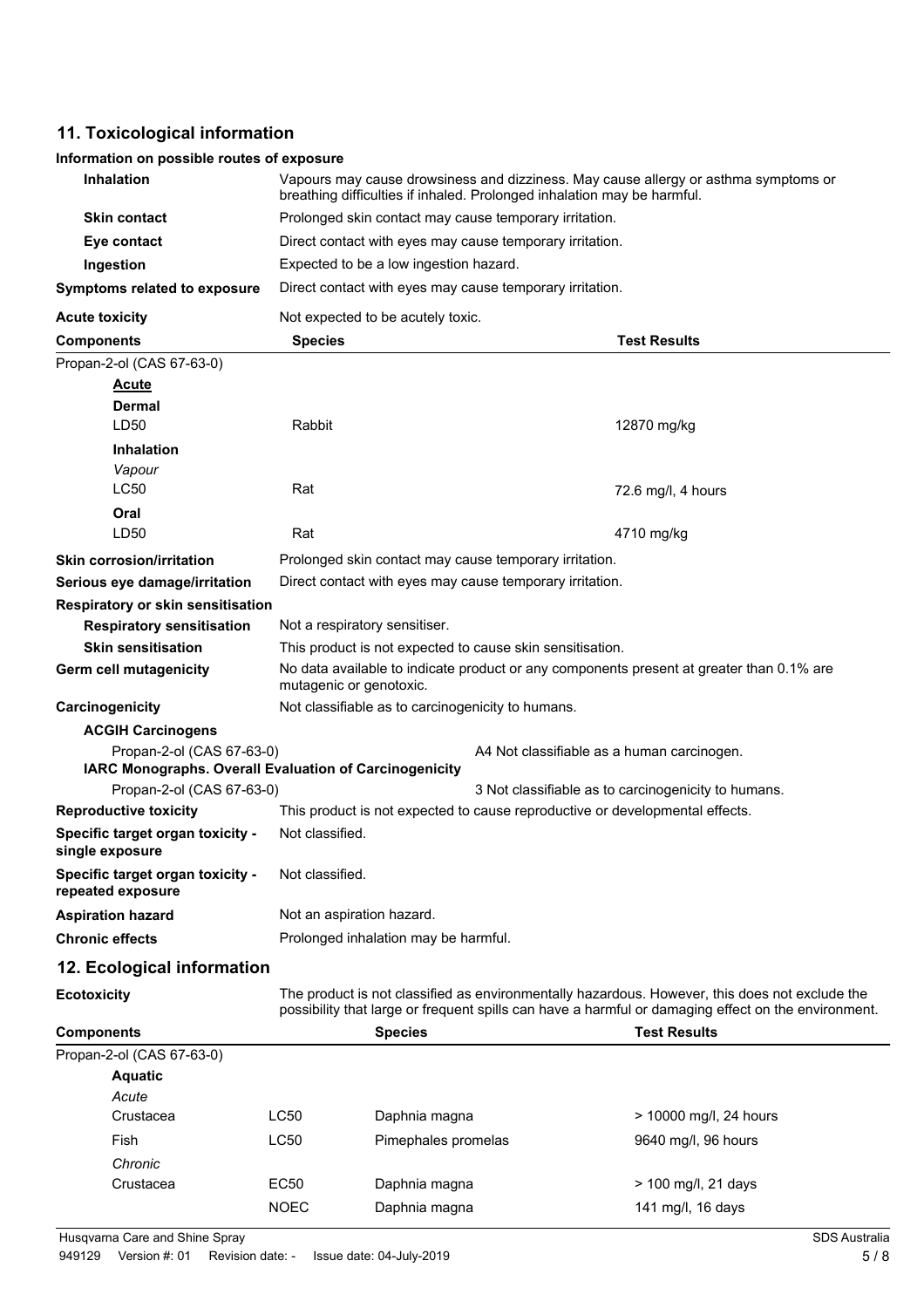| <b>Components</b>                                                                        | <b>Species</b>                                                                                                                                                                                                                                                                                                                                                                               | <b>Test Results</b>                                                                                                                                                                         |  |
|------------------------------------------------------------------------------------------|----------------------------------------------------------------------------------------------------------------------------------------------------------------------------------------------------------------------------------------------------------------------------------------------------------------------------------------------------------------------------------------------|---------------------------------------------------------------------------------------------------------------------------------------------------------------------------------------------|--|
|                                                                                          |                                                                                                                                                                                                                                                                                                                                                                                              | 30 mg/l, 21 days                                                                                                                                                                            |  |
| Persistence and degradability                                                            | The surfactant(s) contained in this preparation complies(comply) with the biodegradability criteria<br>as laid down in Regulation (EC) No.648/2004 on detergents. Data to support this assertion are<br>held at the disposal of the competent authorities of the Member States and will be made available<br>to them, at their direct request or at the request of a detergent manufacturer. |                                                                                                                                                                                             |  |
| <b>Bioaccumulative potential</b>                                                         |                                                                                                                                                                                                                                                                                                                                                                                              |                                                                                                                                                                                             |  |
| <b>Partition coefficient</b><br>n-octanol / water (log Kow)<br>Propan-2-ol (CAS 67-63-0) | 0.05                                                                                                                                                                                                                                                                                                                                                                                         |                                                                                                                                                                                             |  |
| Mobility in soil                                                                         | No data available.                                                                                                                                                                                                                                                                                                                                                                           |                                                                                                                                                                                             |  |
| Other adverse effects                                                                    | No other adverse environmental effects (e.g. ozone depletion, photochemical ozone creation<br>potential, endocrine disruption, global warming potential) are expected from this component.                                                                                                                                                                                                   |                                                                                                                                                                                             |  |
| 13. Disposal considerations                                                              |                                                                                                                                                                                                                                                                                                                                                                                              |                                                                                                                                                                                             |  |
| Disposal methods                                                                         |                                                                                                                                                                                                                                                                                                                                                                                              | Collect and reclaim or dispose in sealed containers at licensed waste disposal site. Dispose of<br>contents/container in accordance with local/regional/national/international regulations. |  |
| <b>Residual waste</b>                                                                    | Disposal instructions).                                                                                                                                                                                                                                                                                                                                                                      | Dispose of in accordance with local regulations. Empty containers or liners may retain some<br>product residues. This material and its container must be disposed of in a safe manner (see: |  |
| Contaminated packaging                                                                   |                                                                                                                                                                                                                                                                                                                                                                                              | Since emptied containers may retain product residue, follow label warnings even after container is                                                                                          |  |

emptied. Empty containers should be taken to an approved waste handling site for recycling or

### **14. Transport information**

#### **ADG**

Not regulated as dangerous goods.

disposal.

#### **RID**

Not regulated as dangerous goods.

### **IATA**

Not regulated as dangerous goods.

#### **IMDG**

Not regulated as dangerous goods.

**Transport in bulk according to** Not established.

**Annex II of MARPOL 73/78 and the IBC Code**

### **15. Regulatory information**

### **Safety, health and environmental regulations**

This Safety Data Sheet was prepared in accordance with Australia Model Code of Practice for the preparation of Safety Data Sheets for Hazardous Chemicals (23/12/2011). **National regulations**

**Australia Medicines & Poisons Appendix A** Poisons schedule number not allocated. **Australia Medicines & Poisons Appendix B** Hexyl Cinnamal (CAS 165184-98-5) **Australia Medicines & Poisons Appendix D** Poisons schedule number not allocated. **Australia Medicines & Poisons Appendix E** Poisons schedule number not allocated. **Australia Medicines & Poisons Appendix F** Poisons schedule number not allocated. **Australia Medicines & Poisons Appendix G** Poisons schedule number not allocated. **Australia Medicines & Poisons Appendix H** Poisons schedule number not allocated. **Australia Medicines & Poisons Appendix I**

Poisons schedule number not allocated.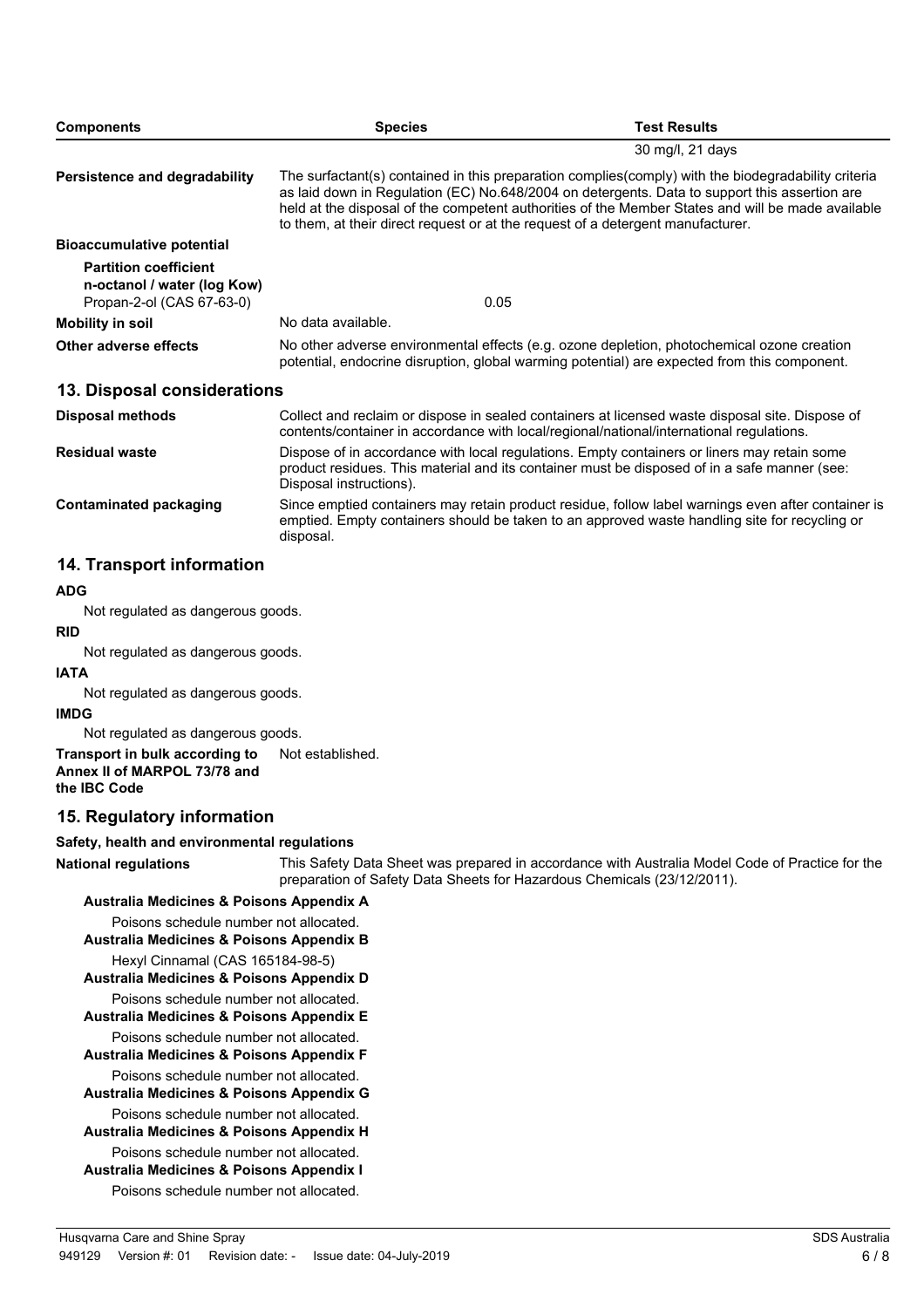| Australia Medicines & Poisons Appendix K<br>Poisons schedule number not allocated.<br>Australia Medicines & Poisons Schedule 10<br>Poisons schedule number not allocated.<br>Australia Medicines & Poisons Schedule 2<br>Poisons schedule number not allocated.<br>Australia Medicines & Poisons Schedule 3<br>Poisons schedule number not allocated.<br>Australia Medicines & Poisons Schedule 4<br>Poisons schedule number not allocated. |  |
|---------------------------------------------------------------------------------------------------------------------------------------------------------------------------------------------------------------------------------------------------------------------------------------------------------------------------------------------------------------------------------------------------------------------------------------------|--|
|                                                                                                                                                                                                                                                                                                                                                                                                                                             |  |
|                                                                                                                                                                                                                                                                                                                                                                                                                                             |  |
|                                                                                                                                                                                                                                                                                                                                                                                                                                             |  |
|                                                                                                                                                                                                                                                                                                                                                                                                                                             |  |
|                                                                                                                                                                                                                                                                                                                                                                                                                                             |  |
| Australia Medicines & Poisons Schedule 5                                                                                                                                                                                                                                                                                                                                                                                                    |  |
| Poisons schedule number not allocated.<br>Australia Medicines & Poisons Schedule 6<br>Poisons schedule number not allocated.                                                                                                                                                                                                                                                                                                                |  |
| Australia Medicines & Poisons Schedule 7                                                                                                                                                                                                                                                                                                                                                                                                    |  |
| Poisons schedule number not allocated.<br>Australia Medicines & Poisons Schedule 8                                                                                                                                                                                                                                                                                                                                                          |  |
| Poisons schedule number not allocated.<br>Australia Medicines & Poisons Schedule 9                                                                                                                                                                                                                                                                                                                                                          |  |
| Poisons schedule number not allocated.<br><b>High Volume Industrial Chemicals (HVIC)</b>                                                                                                                                                                                                                                                                                                                                                    |  |
| Propan-2-ol (CAS 67-63-0)<br>1000 - 9999 TONNES See the regulation for additional<br>information.                                                                                                                                                                                                                                                                                                                                           |  |
| Importation of Ozone Deleting Substances (Customs(Prohibited imports) Regulations 1956, Schedule 10)                                                                                                                                                                                                                                                                                                                                        |  |
| Not listed.                                                                                                                                                                                                                                                                                                                                                                                                                                 |  |
| National Pollutant Inventory (NPI) substance reporting list                                                                                                                                                                                                                                                                                                                                                                                 |  |
| Not listed.<br><b>Prohibited Carcinogenic Substances</b>                                                                                                                                                                                                                                                                                                                                                                                    |  |
| Not regulated.<br>Prohibited Substances (National Model Regulation for the control of Workplace Hazardous Substances, Schedule 2<br>NOHSC: 1005 (1994) as amended)                                                                                                                                                                                                                                                                          |  |
| Not listed.                                                                                                                                                                                                                                                                                                                                                                                                                                 |  |
| Resricted Importation of Organochlorine Chemicals (Customs(Prohibited Imports) Regulations 1956, Schedule 9)                                                                                                                                                                                                                                                                                                                                |  |
| Not listed.<br><b>Restricted Carcinogenic Substances</b>                                                                                                                                                                                                                                                                                                                                                                                    |  |
| Not regulated.                                                                                                                                                                                                                                                                                                                                                                                                                              |  |
| <b>International regulations</b>                                                                                                                                                                                                                                                                                                                                                                                                            |  |
| <b>Stockholm Convention</b>                                                                                                                                                                                                                                                                                                                                                                                                                 |  |
| Not applicable.<br><b>Rotterdam Convention</b>                                                                                                                                                                                                                                                                                                                                                                                              |  |
| Not applicable.<br><b>Kyoto Protocol</b>                                                                                                                                                                                                                                                                                                                                                                                                    |  |
| Not applicable.<br><b>Montreal Protocol</b>                                                                                                                                                                                                                                                                                                                                                                                                 |  |
| Not applicable.<br><b>Basel Convention</b>                                                                                                                                                                                                                                                                                                                                                                                                  |  |
| Not applicable.                                                                                                                                                                                                                                                                                                                                                                                                                             |  |
| <b>16. Other information</b>                                                                                                                                                                                                                                                                                                                                                                                                                |  |
| 04-July-2019<br><b>Issue date</b>                                                                                                                                                                                                                                                                                                                                                                                                           |  |
| <b>Revision date</b>                                                                                                                                                                                                                                                                                                                                                                                                                        |  |
| Key abbreviations or acronyms used                                                                                                                                                                                                                                                                                                                                                                                                          |  |
| LD50: Lethal Dose, 50%.<br>LC50: Lethal Concentration, 50%.                                                                                                                                                                                                                                                                                                                                                                                 |  |
| NOAEL: No observed adverse effect level.                                                                                                                                                                                                                                                                                                                                                                                                    |  |
| STEL: Short-Term Exposure Limit.<br>SDS Australia<br>Husqvarna Care and Shine Spray                                                                                                                                                                                                                                                                                                                                                         |  |